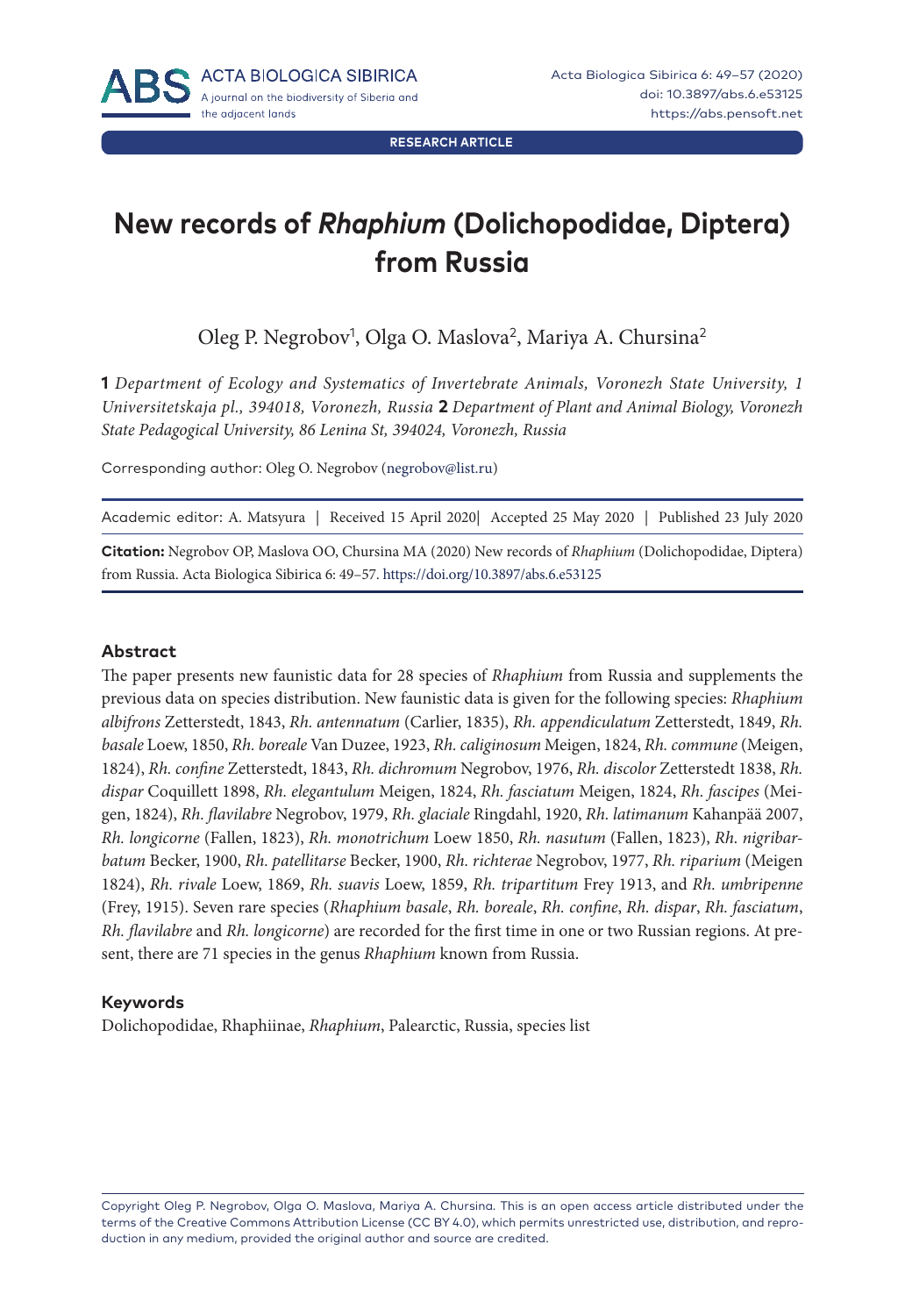### **Introduction**

The genus *Rhaphium* (Meigen, 1803), included in the subfamily Rhaphiinae, is composed of 200 species, considering unpublished data (Negrobov et al. 2013a; Grishanov 2017). O.P. Negrobov (1979) published the first revision of the Palaearctic species of this genus; all presented species were described, and key to the Palearctic species was presented. The last key to the female species belonging to *Rhaphium* was provided in 2017 (Kleschevnikova and Negrobov 2017). In addition, a checklist of Dolichopodidae of Russia was supplemented by the current year faunistic records included 66 species of *Rhaphium* (Negrobov et al. 2013a).

The following three species were not included in genus *Rhaphium* for Russia (Negrobov 1979, 1986; Yang et al. 2006): *Rhaphium doroteum* Negrobov, 1979, described from the Irkutsk region and Primorye, *Rhaphium terminale igorjani* Negrobov, 1986 and *Rh. neolatifacies* Yang et Wang, 2006 described from Sakhalin Island. Then I.Ya Grichanov provided the new species for Russian fauna (*Rhaphium nigrum* (Van Duzee, 1923) from Chukotka Peninsula (Grichanov 2018).

The genus was revised for the Palearctis Region by Negrobov (Negrobov 1979) and nine species and one subspecies were reported from Russia: *Rhaphium terminale igorjani* Negrobov, 1986, *Rh. jamalense* Negrobov, 1986, *Rh. macalpini* Negrobov, 1986 and *Rh. neolatifacies* Yang et Wang, 2006, *Rh. jonrichardi* Negrobov et Grichanov, 2010, *Rh. brooksi* Negrobov, Barkalov et Selivanova, 2011, *Rh. subtridactium* Negrobov, Barkalov et Selivanova, 2011 and *Rh. sibiricum* Negrobov, Barkalov et Selivanova, 2011, *Rh. borisovi* Negrobov, Barkalov et Selivanova, 2012, *Rh. caucasicum* Negrobov, Grichanov et Selivanova 2013 (Negrobov 1986; Negrobov and Onishchenko 1991; Negrobov and Grichanov 2010; Negrobov et al. 2011, 2012, 2013b).

### **Material and methods**

We examined the specimens from the collection of the Zoological Institute of the Russian Academy of Sciences (ZISP) and the collection of Department of Ecology and Systematics of Invertebrates of Voronezh State University (VU). In addition, several specimens were examined from the collection of the Zoological Museum of Moscow State University (ZMMU).

### **Results**

### **Material examined**

New records of species of the genus *Rhaphium* in the Russian regions.

### *Rhaphium albifrons* **Zetterstedt, 1843**

RUSSIA • 1  $\Diamond$ ; **Tuva Republic**, Ishti-Khem; 29 Jun. 1974; collector is not specified; ZISP RH2970.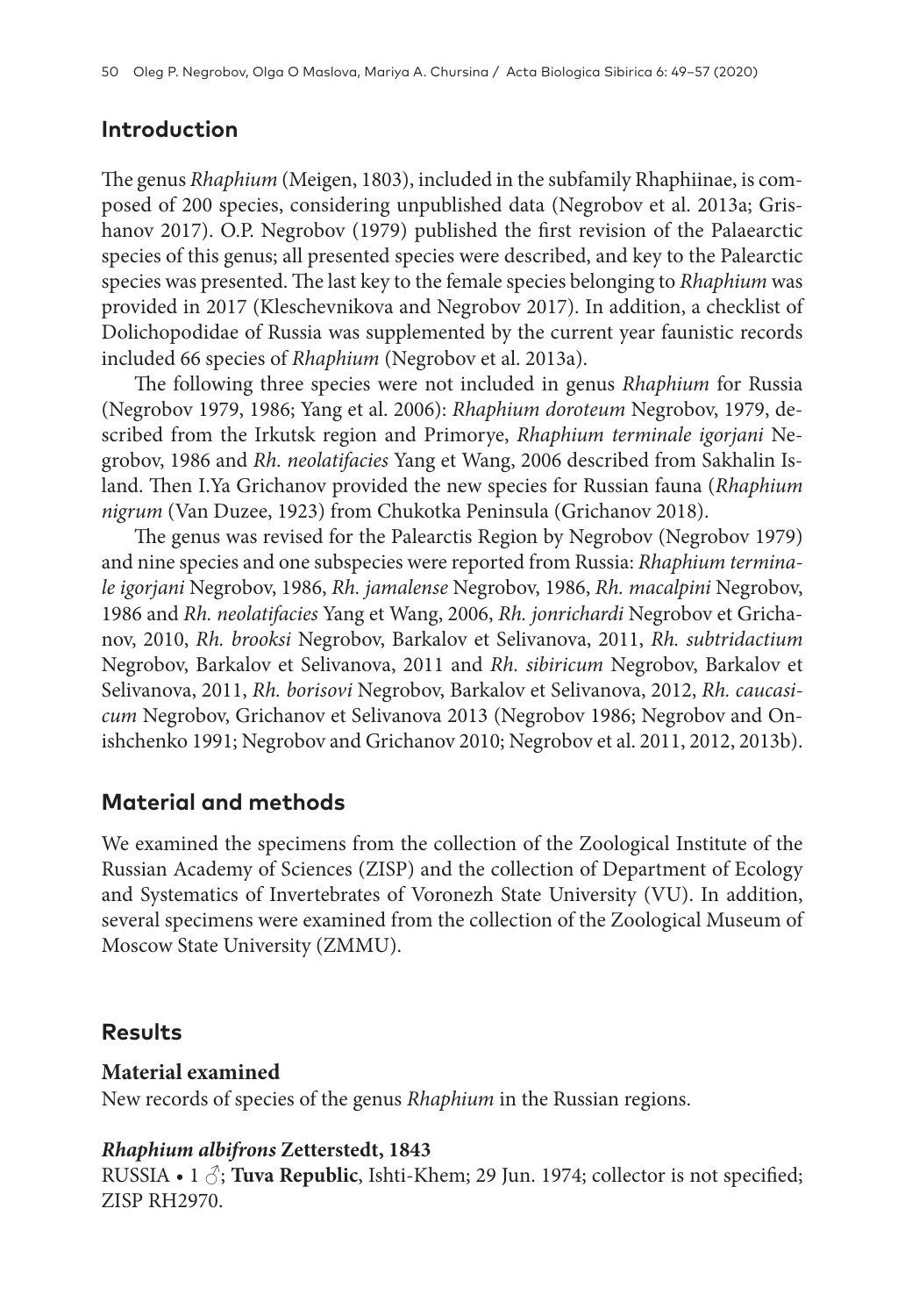Faunistic notes: Krasnoyarsk, Irkutsk, Khabarovsk and Leningrad Regions, Mordovia Republic, Altai and Primorye. Recorded for the first time for Tuva Republic.

### *Rhaphium antennatum* **(Carlier, 1835)**

RUSSIA – **Orenburg Reg.** • 3  $\Diamond$ ; Upper Dnieper, left bank of the Ural River above Orenburg; 5 Aug. 1934; L. Zimin leg.; ZISP RH2978.

Faunistic notes: from Murmansk Region to Astrakhan Region and for the North Caucasus. Recorded for the first time for Ural.

### *Rhaphium appendiculatum* **Zetterstedt, 1849**

RUSSIA – **Moscow Reg.** • 1 ♂; Abramtsevo; 15 Jun. 1958; E. Smirnov leg.; ZMMU DR00348.

Faunistic notes: from the Leningrad Region to the Crimea, from the North Caucasus and Altai. For the Moscow region, it was firstly noted by Fedchenko (1868).

### *Rhaphium basale* **Loew, 1850**

RUSSIA – **Krasnoyarsk Reg.** • 1 ♂; Lower Tunguska; 26 Jun. 1873; Chekanovsky leg.; ZISP RH3145.

Faunistic notes: Yakutia, Saratov Region. Recorded for the first time for Krasnoyarsk Region.

### *Rhaphium boreale* **Van Duzee, 1923**

RUSSIA – **East Sayans** • 2 ♂; Mondy, Arshan; 3 Jul. 1965; O. Negrobov leg.; VU 148-5143. **Khabarovsk Reg.** • 1 ♂; Vysokogorny; 13 Jul. 1974; A. Barkalov leg.; VU 148-5210 • 1  $\Diamond$ ; Vysokogorny; 13 Aug. 1974; O. Negrobov leg.; VU 148-5214. – **Magadan Reg.** • 1 ♂; 24 km W Magadan, Sezhny village; 10 Jul. 1975, A. Barkalov leg.; VU 148-5155. – **Amur Reg.** • 1 ♂; Zeya; 10 Jul. 1982, A. Ozerov leg.; ZMMU R00331. − **Taimyr Reg. •** 1 3; 100 km NOO Norilsk, Chopko River; 17 Jul. 1976; Yu. Chernenko leg.; VU 148-5156. – **Sakhalin** • 1 ♂; Urozhaynoye; 16 Jun. 1973; V. Logvinovsky leg.; VU 148-5213 • 15  $\delta$ ; outskirts of Yuzhno-Sakhalinsk; 11 Aug. 1962; Shamshev leg.; VU 148-5223. – **Kamchatka** • 2 ♂; outskirts of Petropavlovsk-Kamchatski; 6 Jun. 1975; A. Barkalov leg.; VU 148- 5302 • 1  $\Diamond$ ; Esso, bank of Bystraya River; 27 Jun. 1975; A. Barkalov leg.; VU 148-5334.

Faunistic notes: Holarctic northern species. From Russia it is known only from the Krasnoyarsk Region and Altai. Recorded for the first time for Sayan, Khabarovsk, Magadan and Amur Regions, Taimyr, Sakhalin, and Kamchatka.

### *Rhaphium caliginosum* **Meigen, 1824**

RUSSIA – **Crimea** • 1 ♂; Alushta Region, General village; 18 Aug. 1971; D. Kasparyan leg.; ZISP RH2884. – **Altai Reg.** • 1  $\Diamond$ ; Biysk; unspecified date; N. Fillipov leg.; ZISP RH3890. Faunistic notes: from Murmansk Region to the North Caucasus and Krasnoyarsk Region. Recorded for the first time for the Crimea and Altai Territory.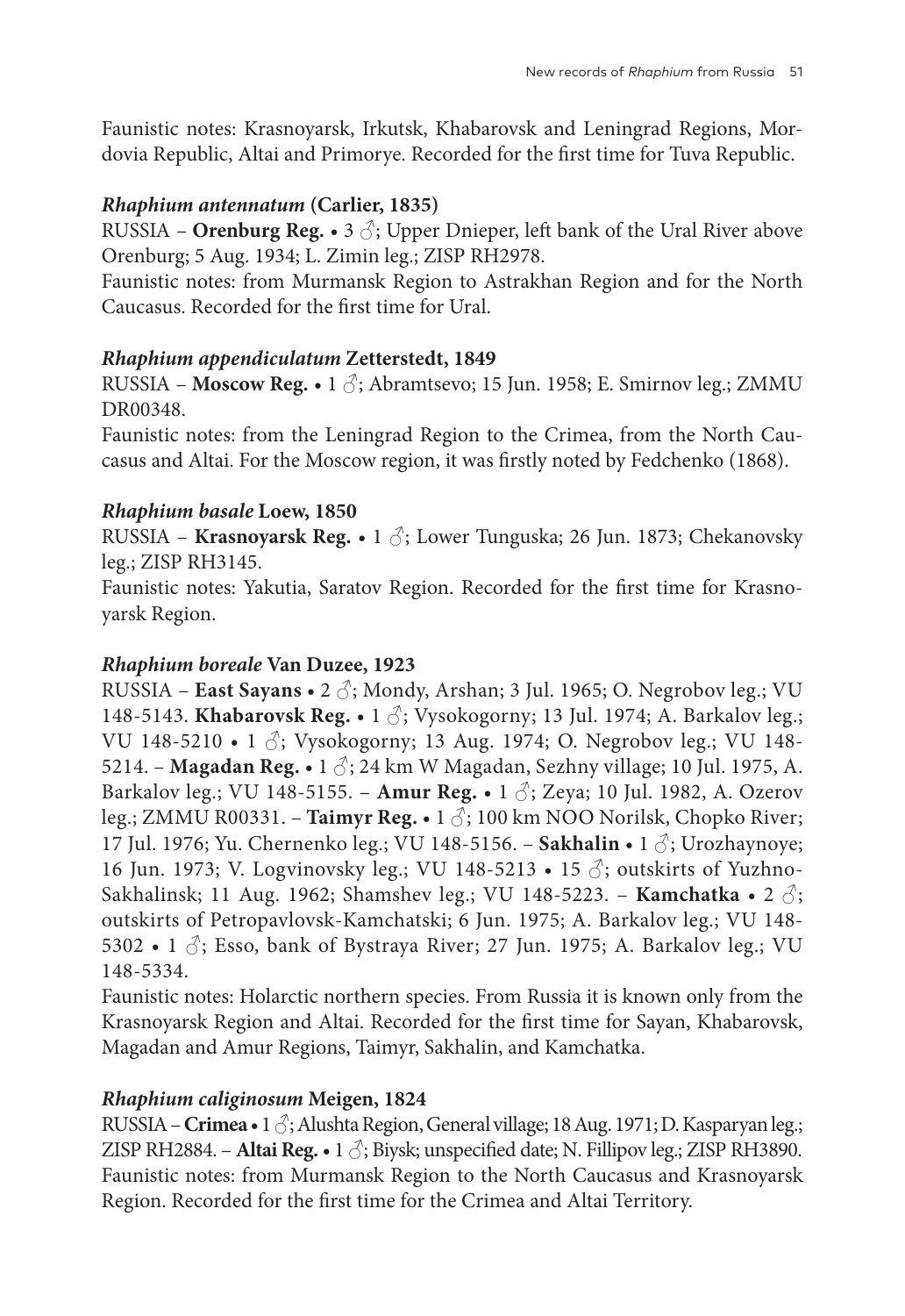### *Rhaphium commune* **(Meigen, 1824)**

RUSSIA – **Ural** • 1  $\triangle$ ; Salekhard, Voikar River Basin; 15 Aug. 1925; V. Fridolin leg.; ZISP RH3717.

Faunistic notes: from Leningrad Region to the Crimea and the North Caucasus and Yakutia. Recorded for the first time for Polar Ural.

### *Rhaphium confine* **Zetterstedt, 1843**

RUSSIA – **Komi Republic** • 1♂; Vorkuta; 6 Jul. 1960; N. Chernov; ZISP RH3892 – **Ural** • 1  $\circ$ ; Salekhard, Sob' river basin; 27 Jun. 1925; V. Fridolin leg.; ZISP RH3721. Faunistic notes: Murmansk Region and Taimyr. Recorded for the first time for Komi Republic and Polar Ural.

### *Rhaphium dichromum* **Negrobov, 1976**

RUSSIA – **Yaroslavl' Reg**. • 1 ♂; Beditsino; 14 Jul. 1907; A. Yakovlev leg.; ZISP RH2922.

Faunistic notes: from Leningrad Region to the North Caucasus and Crimea. Recorded for the first time for Yaroslavl' Region.

### *Rhaphium discolor* **Zetterstedt 1838**

RUSSIA – **Chelyabinsk Reg**. • 1 ♂; Magnitogorsk; 10 Aug. 1929; A. Plotnikov leg.; ZISP RH2950. – **Buryatia Republic** • 1 ♂; Peschanovka, Troitskosavsky Uyezd; 13 Jul. 1926; V. Mikhno leg.; ZISP RH2966. – **Irkutsk Reg.** • 1 ♂, Mamyr, Skufyin's trap; 22 Jul. 1953; A. Monchadsky leg.; ZISP RH2943 • 1  $\Diamond$ ; Dibi river; 7 Jul. 1900; A. Makerova leg.; ZISP RH2972. – **Khabarovsk Reg.** • 1 ♂; Vysokogorny; 8 May 1971; O. Negrobov leg.; VU 148-5144 − 2 3; Vysokogorny; 17 Jul. 1974; O. Negrobov leg.; VU 148-5145, 148-5146 • 1 ♂; Big Ussuri Island; 27 Jul. 1928; A. Stackelberg leg.; ZISP RH2952. – **Primorye** • 1 ♂; Rybolov Kamen'; 18 Jul. 1927; A. Stackelberg leg.; ZISP RH2957. – **Sakhalin** • 2 ♂; 25 km SW of Yuzhno-Sakhalinsk, bank of the Lyutogi River; 13 Jul. 1982; I. Shamshev leg.; VU 148-5205 • 2 ♂; 29 km SW of Yuzhno-Sakhalinsk, Urozhainoe; 13 Jul. 1982; I. Shamshev leg.; VU 148-5210 • 2 ♂; 20 km SW of Yuzhno-Sakhalinsk, Dachnoye; 25 Jul. 1982; I. Shamshev leg.; VU 148-5216 • 1  $\Diamond$ ; 8 km N of Novo-Aleksandrovsk; 6 Jun. 1973; V. Logvinovsky; VU 148-5218 • 1 ♂; Yuzhno-Sakhalinsk; 15 Aug. 1973; V. Zlobin leg.; VU 148-5224.

Faunistic notes: from Murmansk, Leningrad and Magadan Regions and Primorye. Recorded for the first time for Chelyabinsk, Transbaikalica, Irkutsk, Khabarovsk Regions, and Sakhalin.

### *Rhaphium dispar* **Coquillett 1898**.

RUSSIA – **Sakhalin** • 1 ♂; 8 km N of Yuzhno-Sakhalinsk; 13 Aug. 1982; I. Shamshev leg.; VU 148-5217 • 1  $\Diamond$ ; Harvest; 16 Jun. 1973; V. Logvinovsky leg.; VU 148-5227. Faunistic notes: Primorye. Recorded for the first time for Sakhalin.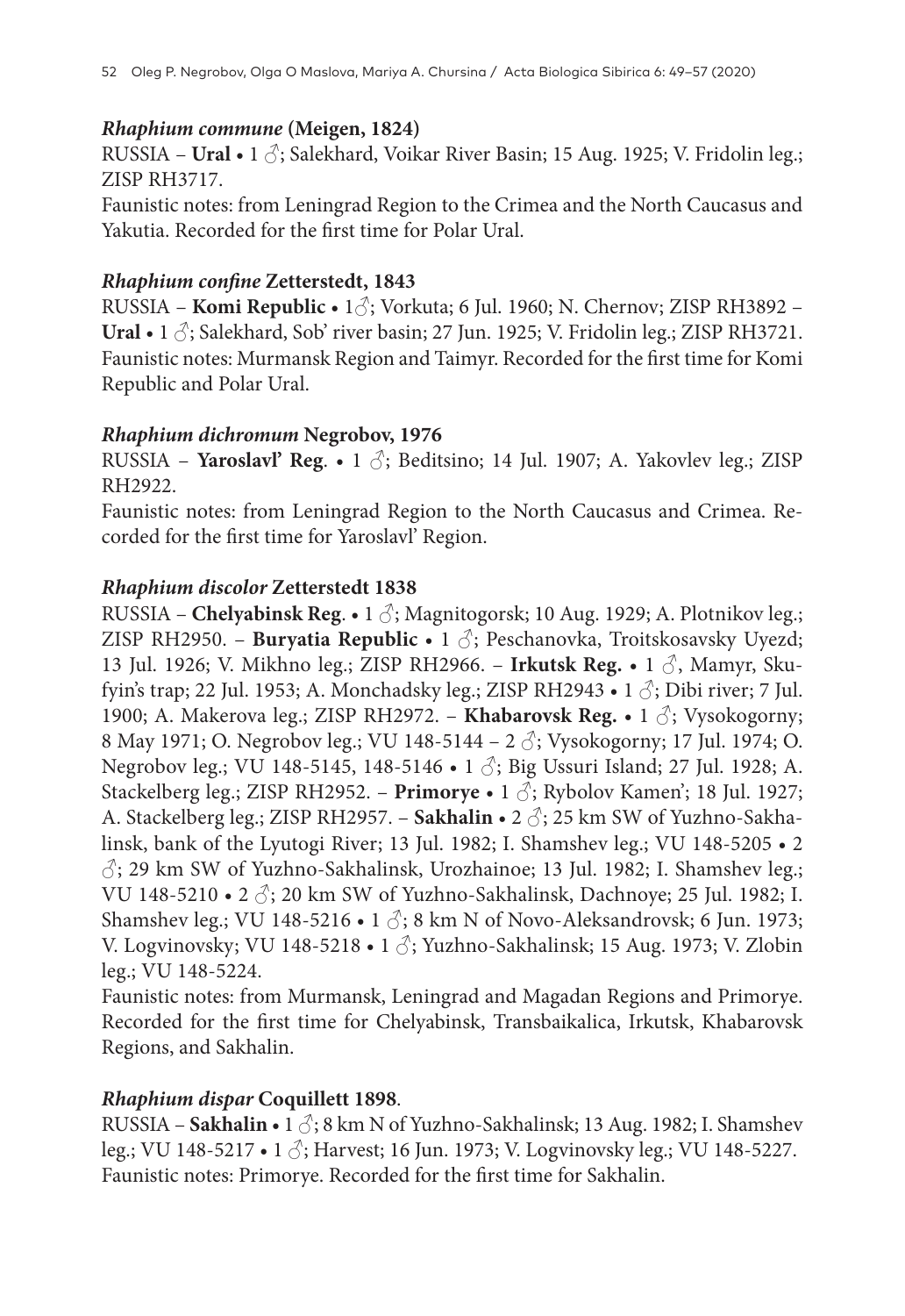### *Rhaphium elegantulum* **Meigen, 1824**

RUSSIA – **Sverdlovsk Reg.** • 7 ♂; Nizhne-Tagilsky tract; 30 Jul. 1976; N. Muravyeva leg.; VU 148-5101,  $\bullet$  1  $\circ$ ; Verkhnyaya Salda; 14 Jun. 1976; N. Muravyova leg.; VU 148-5115 • 1 3; Salda River; 6 Jun. 1976; N. Muravyova leg.; VU 148-5108. -**Yamalo-Nenets Autonomous Reg.** • 1 ♂; South Yamal, Khadyt River; 19 Jul. 1978; A. Tolstykh leg.; VU 148-5314. – **Irkutsk Reg.** • 1 ♂; Padun; 29 Jun. 1956; A. Monchadsky leg.; ZISP RH2974. – **Amur Reg.** • 1 ♂; Zeya; 2 Jun. 1981; A. Ozerov leg.; ZMMU R00324. – **Magadan Reg.** • 1  $\delta$ ; 12 km N Seymchan, river Seymchan; 27 Jul. 1975; A. Marshakov leg.; VU 148-5157.

Faunistic notes: from Murmansk Region to the North Caucasus, for Yakutia, Khanty-Mansiysk, Krasnoyarsk and Novosibirsk Regions. Recorded for the first time for Sverdlovsk, Irkutsk, Amur and Magadan Regions and for the Yamalo-Nenets Autonomous Region.

### *Rhaphium fasciatum* **Meigen, 1824**

RUSSIA – **Yaroslavl' Reg.** • 1 ♂; Berditsino; 16 Jul. 1907; A. Yakovlev leg.; ZISP RH2923.

Faunistic notes: Leningrad Region, Yakutia, and Siberia (Frey, 1915). Recorded for the first time for Yaroslavl' region.

# *Rhaphium fascipes* **(Meigen, 1824)**

RUSSIA – **Taimyr Reg.** • 1 ♂; Lantakayskiy Kamen', Volchya; 6 Jul. 1967; L. Grunin leg.; ZISP RH3175. – **Ural** • 1♂; Salekhard, Sob' river basin; 25 Jul. 1925; V. Fridolin leg.; ZISP RH3725.

Faunistic notes: Leningrad and Moscow Regions, the North Caucasus and Krasnoyarsk Region. Recorded for the first time for Ural and Taimyr.

### *Rhaphium flavilabre* **Negrobov, 1979**

RUSSIA - Sakhalin • 1  $\hat{\circ}$ ; Urozhaynoye; 21 Jun. 1973; V. Logvinovsky leg.; VU 148-5214 • 2  $\Diamond$ ; outskirts of Yuzhno-Sakhalinsk; 7 Jul. 1982; I. Shamshev leg.; VU 148-5228 • 1  $\Diamond$ ; Aniva Region, Lyutanga river bank; 13 Jul. 1973; V. Logvinovsky leg.; VU 148-5231 • 1  $\Diamond$ ; Aniva Region, Lutanga river bank; 13 Jul. 1972; V. Zlobin leg.; VU 148-5244.

Faunistic notes: Primorye, Khabarovsk Region. Recorded for the first time for Sakhalin.

# *Rhaphium glaciale* **Ringdahl, 1920**

RUSSIA – **Altai** • 1 ♂; Ulagan Region, Kurai ridge; 3 Jul. 2008; A. Barkalov leg.; VU 148-3895.

Faunistic notes: northern regions of Russia: Yakutia, Krasnoyarsk, Magadan, Murmansk and Khanty-Mansi Autonomous Regions, Buryatia Republic. Recorded for the first time for Altai.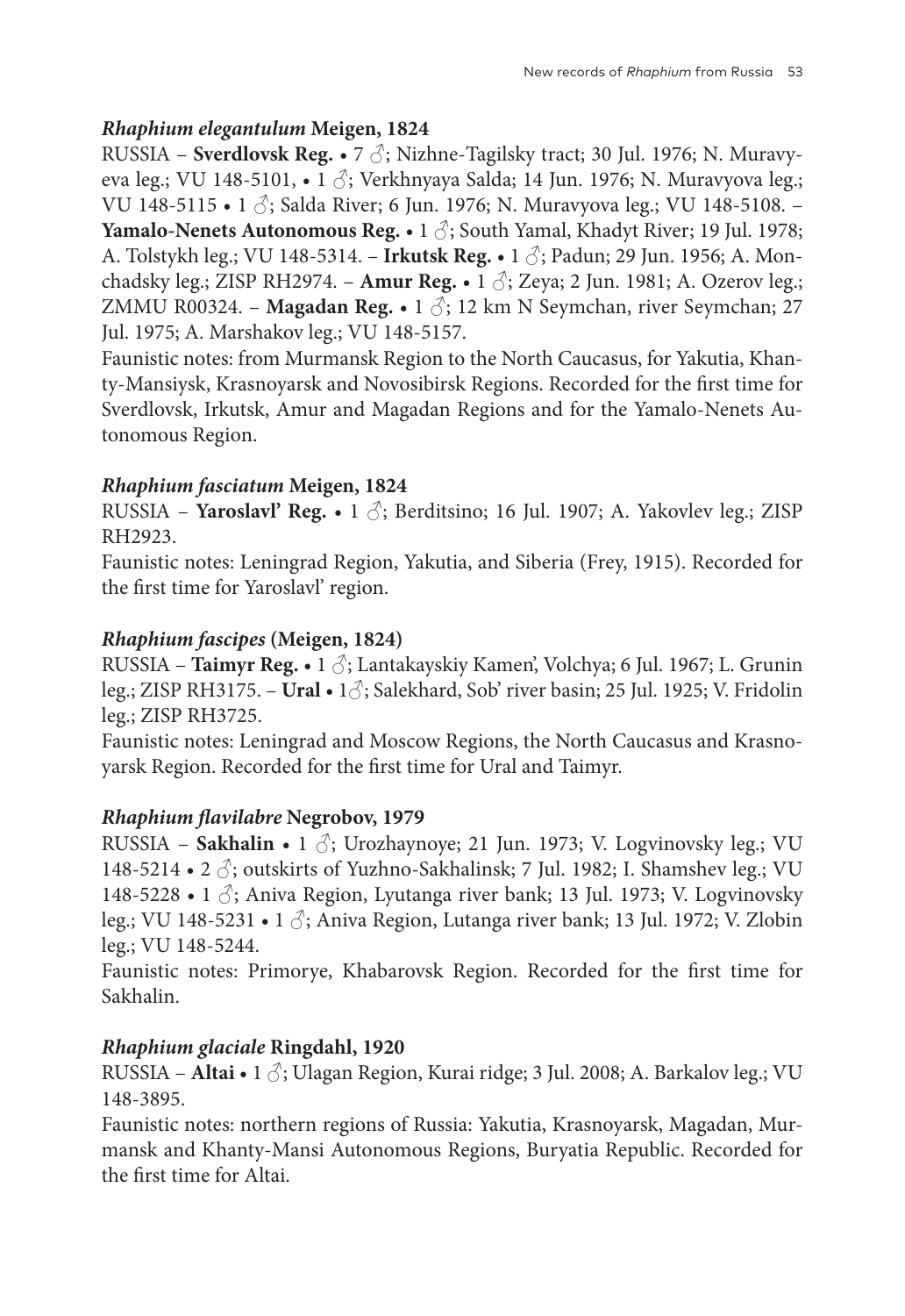### *Rhaphium latimanum* **Kahanpää 2007**

RUSSIA – **Komi Republic** • 1 ♂; Shel'yuar, Pechery floodplain; 12 Aug. 1978; K. Gorodkov leg.; ZISP RH3896. – **Ural** • 1♂; Voikar river basin; 8 Sept. 1925; V. Fridolin leg.; ZISP RH3723. – **Irkutsk Reg.** • 2 ♂; Bratsk Region, Krasny Yar; 8 Aug. 1954; I. Rubtsov leg.; ZISP RH2977, RH2978. – **Krasnoyarsk Reg.** • 3 ♂; Noril'sk; 6 Jul. 1977; A. Barkalov leg.; ZISP RH3146 •12 ♂; Igarka; 5-27 Jul. 1971; V. Logvinovsky leg.; VU 148-5188. – **Primorye** • 1 ♂; Tigrovaya Pad'; 12 Jun. 1927; A. Stackelberg leg.; ZISP RH2958.

Faunistic notes: Khanty-Mansi, Yamalo-Nenets, Leningrad, Moscow, Khabarovsk and Magadan Regions, Yakutia and Taimyr. Recorded for the first time for Komi Republic, Polar Ural, Krasnoyarsk and Irkutsk Regions, and Primorye.

### *Rhaphium longicorne (Fallen, 1823)*

RUSSIA – Ural • 1  $\Diamond$ ; Salekhard, Voikar river basin; 20 Aug. 1925; V. Fridolin leg.; ZISP RH3722.

Faunistic notes: Leningrad and Murmansk Regions. Recorded for the first time for Ural.

### *Rhaphium monotrichum* **Loew 1850**

– **Kamchatka** • 1 ♂; Ust'-Bolsheretsk; 8 Aug. 1973; O. Negrobov leg.; VU 148-5318. – **Magadan Reg.** • 1 ♂; Olsk; 13 Jul. 1975; A. Barkalov leg.; VU 148-5150. – **Primorye** • 1 ♂; Zheltaya river bank; 29 Jul. 1980; A. Sviridova leg.; VU 148-5913.

Faunistic notes: from Leningrad Region to the North Caucasus and Lake Baikal, Krasnoyarsk Region. Recorded for the first time for Smolensk and Yaroslavl' Regions, Buryatia Republic and Krasnoyarsk Region.

# *Rhaphium nasutum (Fallen, 1823)*

RUSSIA – Komi Republic • 1  $\Diamond$ ; Shchelyyur, Pechory; 12 Aug. 1978; K. Gorodkov leg.; ZISP RH3893. – Sverdlovsk Reg. • 1 ♂; Verkhnyaya Salda; 23 Jun. 1976; N. Muravyova leg.; VU 148-5104. – Tyumen Reg.  $\bullet$  2  $\circ$ ; Surgut; 25 Jul. 1977; K. Gorodkov leg.; ZISP RH3221. – Irkutsk Region • 1 ♂; Padun; 21 Jun. 1956; A. Monchadsky leg.; ZISP RH2951 • 7 ♂; Listvyanka; 24 Jun. 1965; O. Negrobov leg.; VU 148-5228 – Krasnoyarsk Territory • 4 ♂; Turukhansky Region, Igarka; 7 Jul. 1971; V. Logvinovsky leg.; VU 148-5182. Mordovia Republic • 3  $\Diamond$ ; Sosnovka; outskirts of Yavas; 8 Aug. 1980; D. Golubtsov leg.; VU 148-5374. – Kamchatka • 1  $\Diamond$ ; Kozyrevsk; 5 Jun. 1975; A. Bakalov; VU 148-5316. – Sakhalin • 3  $\Im$ ; Urozhaynoye; 16 Jun. 1973; V. Logvinovsky leg.; VU 148-5245; • 1 ♂; Aleksandrovsk-Sakhalin, Tymovsky; 19 Jul. 1982; I. Shamshev leg.; VU 148-5225.

Faunistic notes: middle and northern parts of the European part of Russia, Yakutia and Krasnoyarsk Region. Recorded for the first time for Sverdlovsk, Irkutsk, Krasnoyarsk and Tyumen Regions, Komi Republic, Mordovia Republic, Kamchatka and Sakhalin.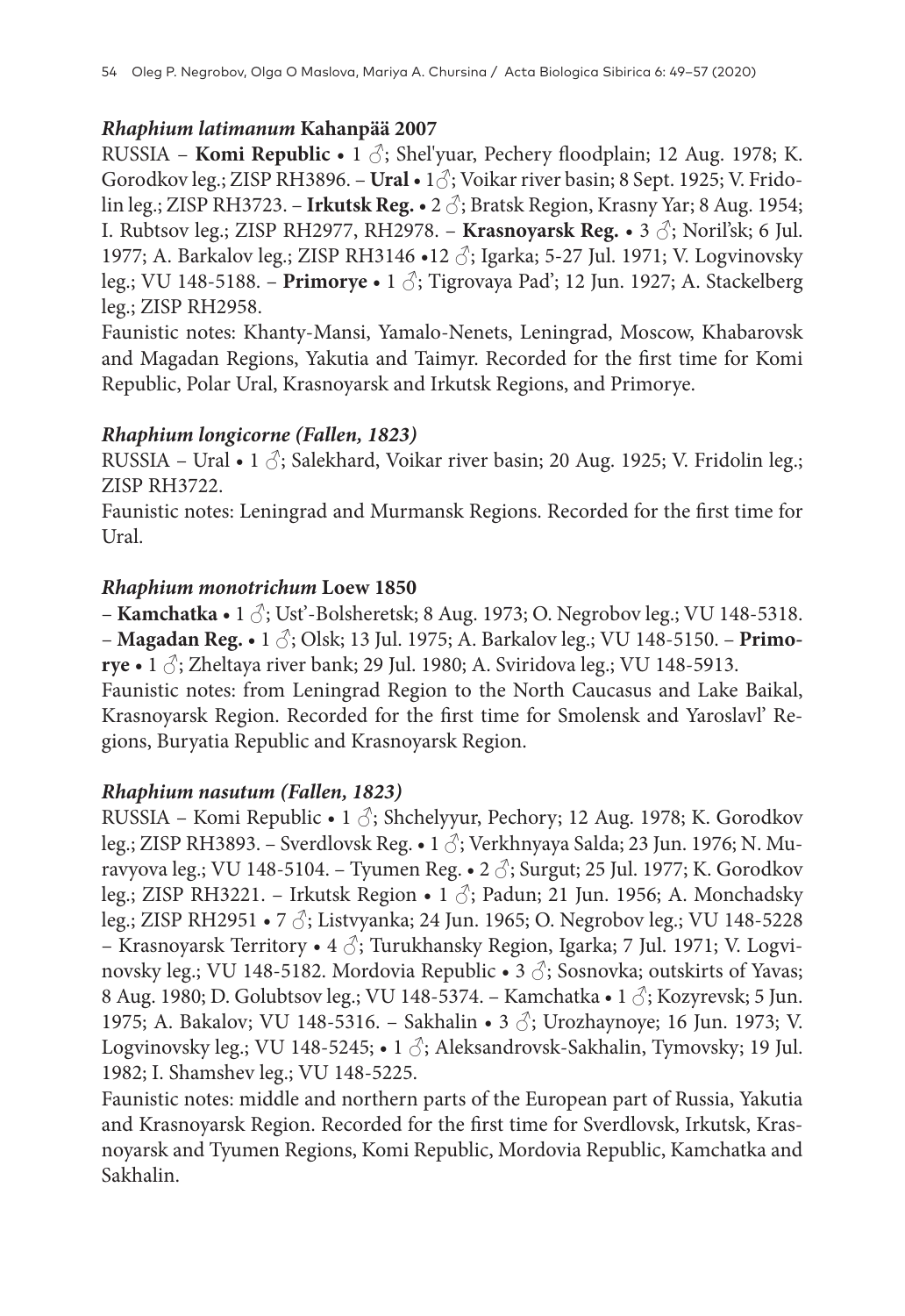### *Rhaphium nigribarbatum* **Becker, 1900**

RUSSIA – **Tyumen Reg.** • 2  $\Diamond$ ; lower reaches of the Ob' River, Labytnangi; 7 Jul. 1973; V. Sychevskaya leg.; VU 148-5316. – **Taimyr Reg.** • 1 ♂, settlement Agapa, Pyasina; 7 Jul. 1967; K. Gorodkov leg.; ZISP RH3179. – **Komi Republic** • 1 ♂; Ust-Tsilma, Karpushevka; 11 Aug. 1978; K. Gorodkov leg.; ZISP RH3166 • 1  $\Diamond$ ; southern Yamal, Khadyta River; 19 Jul. 1978; A. Tolstykh leg.; VU 148-5236. – **Amur Reg.** •  $1 \circled{?}$ ; Klimoutsy, 40 km W Svobodnyi; 18 Jun. 1959; L. Zinoviev leg.; ZISP RH2716. – **Kamchatka** • 1 ♂; Ust'-Bolsheretsk; 8 Aug. 1973; O. Negrobov leg.; VU 148-5318. – **Magadan Reg.** • 1 ♂; Olsk; 13 Jul. 1975; A. Barkalov leg.; VU 148-5150. – **Primorye** • 1 ♂; Zheltaya river bank; 29 Jul. 1980; A. Sviridova leg.; VU 148-5913.

### *Rhaphium patellitarse* **Becker, 1900**

RUSSIA – **Sverdlovsk Reg.** • 1 ♂; Verkhnyaya Salda; 4 Jun. 1976; N. Muravyova leg.; ZISP RH3570. – **Krasnoyarsk Reg.** • 1 ♂; Dudinka; 10 Jul. 1977; A. Barkalov leg.; VU 148-5186. – **Magadan Reg.** • 1  $\Diamond$ ; 24 km W of the village Snezhny; 10 Jul. 1975; A. Barkalov; VU 148-5158. – **Sakhalin** • 1 ♂; 28 km E Aleksandrovsk-Sakhalinsky; village Tymovsky; 19 Aug. 1982; I. Shamshevleg.; VU 148-5229 • 1  $\Diamond$ ; Yuzhno-Sakhalinsk; 14 Jun. 1955; V. Violovich leg.; ZISP RH2731.

Faunistic notes: Ural, Yakutia, Taimyr, Altai, Buryatia Republic and the Yamalo-Nenets Region. Recorded for the first time for Sverdlovsk, Krasnoyarsk and Magadan Regions and Sakhalin.

### *Rhaphium richterae* **Negrobov, 1977**

RUSSIA – **Sakhalin** • 1  $\hat{\circ}$ ; Yuzhno-Sakhalinsk; 29 May 1956; V. Violovich leg.; ZISP RH2744 • 15  $\Im$ ; Novo-Aleksandrovsk; 6 Jun. 1973; V. Logvinovsky leg.; VU 148-5230–148-5245 • 3 ♂; Aniva Region, Urozhaynoye; 9−11 Jun. 1973; V. Logvinovsky leg.; VU 148-5206–148-5208; • 1 ♂; Yuzhno-Sakhalinsk; 08 Jun. 1973; V. Logvinovsky; VU 148-5211.

Faunistic notes: Kuril Islands. Recorded for the first time for Sakhalin.

### *Rhaphium riparium* **(Meigen 1824)**

RUSSIA – **Kamchatka** • 1 ♂; Petropavlovsk-Kamchatsky; 03 Jul. 1975; A. Barkalov leg.; VU 148-5317.

Faunistic notes: from Leningrad Region to the North Caucasus, Yakutia and Krasnoyarsk Region. Recorded for the first time for Kamchatka.

### *Rhaphium rivale* **Loew, 1869**

RUSSIA – **Ural** • 1 ♂; Neroyka, Shakurya River; 6−8 Jul. 1990; A. Malozemov leg.; ZISP RH3731.

Faunistic notes: Leningrad and Krasnoyarsk Regions and Yakutia. Recorded for the first time for Ural.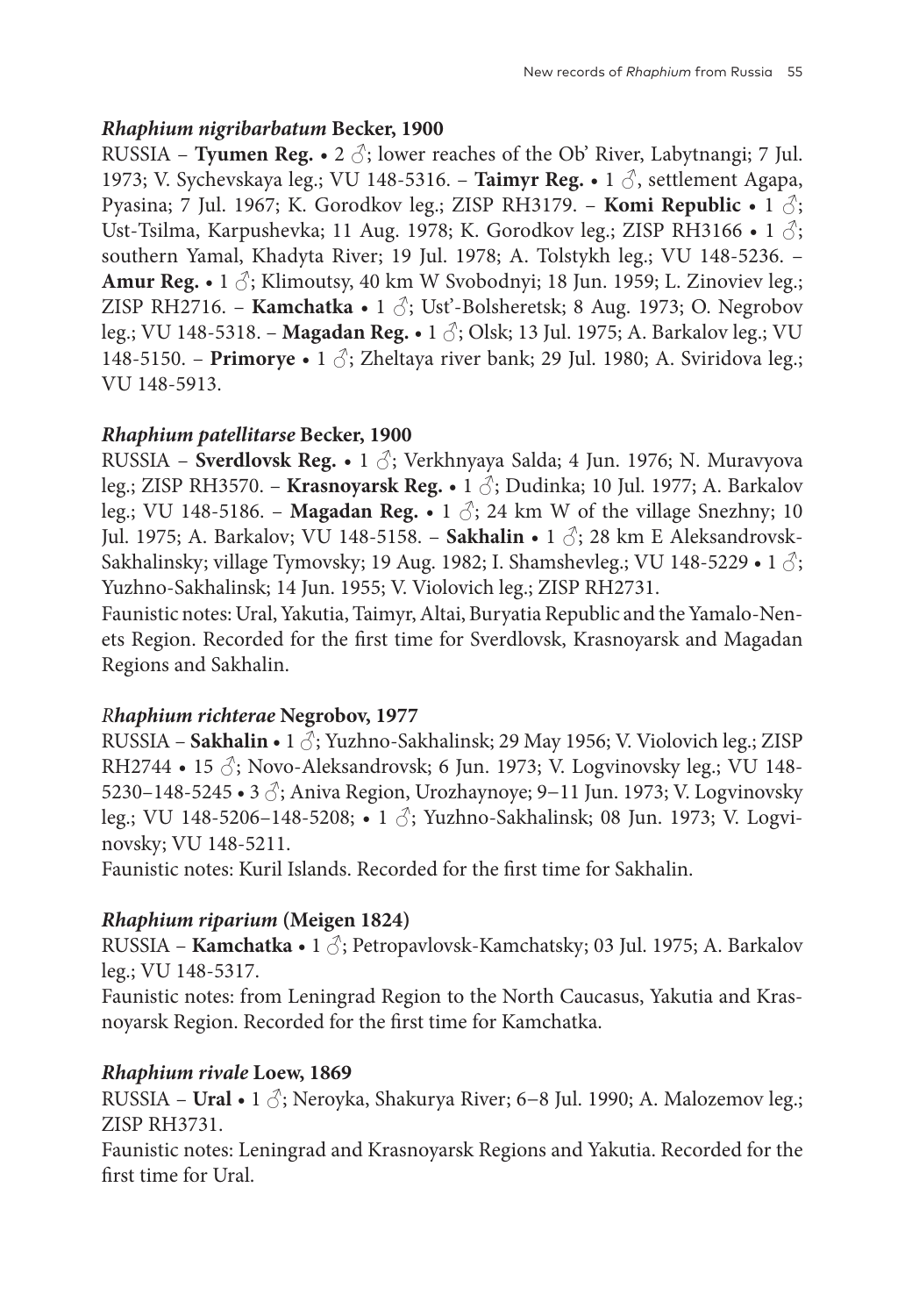#### *Rhaphium suavis* **Loew, 1859**

RUSSIA – **Yaroslavl' Reg.** • 1 ♂; Berdicino; 17 Aug. 1998; A. Yakovlev leg.; ZISP RH2916. – **Adygea Republic** • 1 ♂; Kurdzhips; 23 Jun. 1963; O. Negrobov leg.; VU 148-5963.

Faunistic notes: Leningrad, Voronezh, Ryazan Regions and the North Caucasus. Recorded for the first time for Adygea and Yaroslavl Regions.

#### *Rhaphium tripartitum* **Frey 1913**

RUSSIA – **Yamal-Nenets Autonomous Reg.** • 1 ♂; Yamal, village Kharasavey; 15 Aug. 1985; K. Gorodkov leg.; ZISP RH3810.

Faunistic notes: North of European part of Russia, Murmansk and Khanty-Mansi, Leningrad Regions and Yakutia. Recorded for the first time for Yamal.

### *Rhaphium umbripenne* **(Frey, 1915)**

RUSSIA – **Komi Republic** • 1 ♂; Scheljayur, Pechory; 12 Aug. 1978; K. Gorodkov leg.; ZISP RH3897. – **Kamchatka** • 1 ♂; Yelizovo, Avacha river bank; 13 Jun. 1975; A. Barkalov leg.; VU 148-5308. – **Ural** • 1 ♂; Polar Ural, Neroyka; 18−21 Jul. 1970; A. Malozemov leg.; ZISP RH3735.

Faunistic notes: The species was known from the northern regions of Russia, the Leningrad and Murmansk regions, Yakutia and the Khanty-Mansiysk Autonomous Region. It is a first record for the Komi Republic and Ural.

# **Conclusion**

We presented new data on 28 *Rhaphium* species for the territory of Russia. *Rhaphium basale* Loew, 1850, *Rh. boreale*, *Rh. confine*, *Rh. dispar*, *Rh. fasciatum, Rh. flavilabre*, and *Rh. Longicorne* were recorded for the first time for one or two Russian regions. At present, there are 71 species of the genus *Rhaphium* known from Russia.

# **Acknowledgments**

The reported study was funded by Russian Foundation for Basic Research and National Natural Science Foundation of China according to the research project No 20-54-53005.

### **References**

Fedchenko AP (1868) List of dipteran insects. Materials for entomology of the provinces of the Moscow school district. Proceedings of the Society of lovers of natural sciences VI: 74–80 [in Russian].